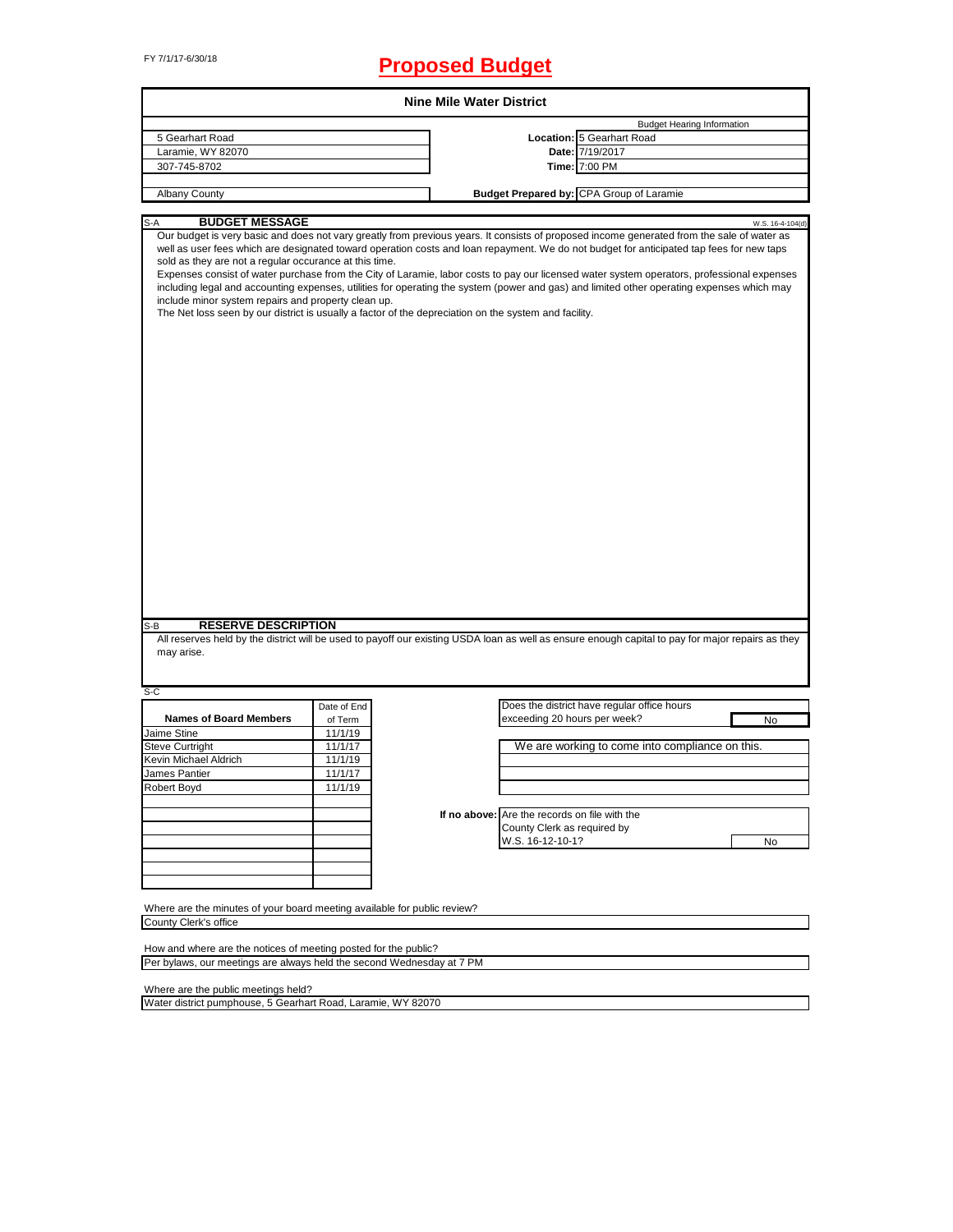### **PROPOSED BUDGET SUMMARY**

|       | <b>OVERVIEW</b>                                             | 2015-2016<br>Actual | 2016-2017<br>Estimated | 2017-2018<br>Proposed | Pendina<br>Approval |
|-------|-------------------------------------------------------------|---------------------|------------------------|-----------------------|---------------------|
| $S-1$ | <b>Total Budgeted Expenditures</b>                          | \$148,590           | \$150,450              | \$142,756             |                     |
| $S-2$ | <b>Total Principal to Pay on Debt</b>                       | \$8,000             | \$8,000                | \$8,000               |                     |
| $S-3$ | <b>Total Change to Restricted Funds</b>                     | \$0                 | \$0                    |                       |                     |
| $S-4$ | <b>Total General Fund and Forecasted Revenues Available</b> | \$259,088           | \$267,489              | \$272.933             |                     |
| $S-5$ | Amount requested from County Commissioners                  | \$0                 | \$0                    |                       |                     |
| $S-6$ | <b>Additional Funding Needed:</b>                           |                     |                        |                       |                     |

|                   | <b>REVENUE SUMMARY</b>                       | 2015-2016 | 2016-2017 | 2017-2018 | Pending                                                                                                                                                                                                                          |
|-------------------|----------------------------------------------|-----------|-----------|-----------|----------------------------------------------------------------------------------------------------------------------------------------------------------------------------------------------------------------------------------|
|                   |                                              | Actual    | Estimated | Proposed  | Approval                                                                                                                                                                                                                         |
|                   |                                              |           |           |           |                                                                                                                                                                                                                                  |
| $S-7$             | <b>Operating Revenues</b>                    | \$106,899 | \$104,355 | \$102,860 | <u> Hillingan yang digunakan dalam kalendar dan dalam kalendar dan dalam kalendar dalam dalam dalam kalendar dala</u>                                                                                                            |
| $S-8$             | Tax levy (From the County Treasurer)         | \$0       | \$0       | \$0       | en de la familie de la familie de la familie de la familie de la familie de la familie de la familie de la fa<br>Constitution de la familie de la familie de la familie de la familie de la familie de la familie de la familie  |
| $S-9$             | <b>Government Support</b>                    | \$0       | \$0       | \$0       | en de la familie de la familie de la familie de la familie de la familie de la familie de la familie de la fam<br>Constitution de la familie de la familie de la familie de la familie de la familie de la familie de la familie |
| $S-10$            | <b>Grants</b>                                | \$0       | \$0       | \$0       | en de la familie de la familie de la familie de la familie de la familie de la familie de la familie de la fam<br>Constituit de la familie de la familie de la familie de la familie de la familie de la familie de la familie d |
| $S-11$            | Other County Support (Not from Co. Treas.)   | \$0       | \$0       | \$0       | en de la familie de la familie de la familie de la familie de la familie de la familie de la familie de la fam<br>Constituit de la familie de la familie de la familie de la familie de la familie de la familie de la familie d |
| $S-12$            | <b>Miscellaneous</b>                         | \$426     | \$426     | \$500     | e de la composición de la composición de la composición de la composición de la composición de la composición<br>Campo de la composición de la composición de la composición de la composición de la composición de la composic  |
| $S-13$            | <b>Other Forecasted Revenue</b>              | \$0       | \$0       | \$0       | en de la familie de la familie de la familie de la familie de la familie de la familie de la familie de la fam<br>Constituit de la familie de la familie de la familie de la familie de la familie de la familie de la familie d |
| $S-14$            | <b>Total Revenue</b>                         | \$107,325 | \$104,782 | \$103,360 |                                                                                                                                                                                                                                  |
| FY 7/1/17-6/30/18 |                                              |           |           |           | Nine Mile Water District                                                                                                                                                                                                         |
|                   | <b>EXPENDITURE SUMMARY</b>                   | 2015-2016 | 2016-2017 | 2017-2018 | Pending                                                                                                                                                                                                                          |
|                   |                                              | Actual    | Estimated | Proposed  | Approval                                                                                                                                                                                                                         |
|                   |                                              |           |           |           |                                                                                                                                                                                                                                  |
| $S-15$            | <b>Capital Outlay</b>                        | \$0       | \$0       | \$0       | 199                                                                                                                                                                                                                              |
| $S-16$            | <b>Interest and Fees On Debt</b>             | \$9,690   | \$9,373   | \$9,020   | <u>ilikuwa k</u>                                                                                                                                                                                                                 |
| $S-17$            | <b>Administration</b>                        | \$18,292  | \$16,468  | \$17,665  | <u>eliminati</u>                                                                                                                                                                                                                 |
| $S-18$            | <b>Operations</b>                            | \$53,750  | \$57,667  | \$58,300  | <u> Martin Sa</u>                                                                                                                                                                                                                |
| $S-19$            | <b>Indirect Costs</b>                        | \$66,858  | \$66,942  | \$57,771  | <u>Siilillillillil</u> l                                                                                                                                                                                                         |
|                   |                                              |           |           |           |                                                                                                                                                                                                                                  |
| $S-20$            | <b>Total Expenditures</b>                    | \$148,590 | \$150,450 | \$142,756 | <u> Hillian San Baratas San Baratas San Baratas San Baratas San Baratas San Baratas San Baratas San Baratas San B</u>                                                                                                            |
|                   |                                              |           |           |           |                                                                                                                                                                                                                                  |
|                   | <b>DEBT SUMMARY</b>                          | 2015-2016 | 2016-2017 | 2017-2018 | Pending                                                                                                                                                                                                                          |
|                   |                                              | Actual    | Estimated | Proposed  | Approval                                                                                                                                                                                                                         |
| $S-21$            | <b>Principal Paid on Debt</b>                | \$8,000   | \$8,000   | \$8,000   | <u> Hillian Sta</u>                                                                                                                                                                                                              |
|                   |                                              |           |           |           |                                                                                                                                                                                                                                  |
|                   |                                              | 2015-2016 | 2016-2017 | 2017-2018 | Pending                                                                                                                                                                                                                          |
|                   | <b>CASH AND INVESTMENTS</b>                  | Actual    | Estimated | Proposed  | Approval                                                                                                                                                                                                                         |
|                   |                                              |           |           |           |                                                                                                                                                                                                                                  |
| $S-22$            | <b>TOTAL GENERAL FUNDS</b>                   | \$151,762 | \$162,707 | \$169,573 | <u> Karl Lindon (</u>                                                                                                                                                                                                            |
|                   | <b>Summary of Reserve Funds</b>              |           |           |           |                                                                                                                                                                                                                                  |
| $S-23$            | <b>Beginning Balance in Reserve Accounts</b> |           |           |           |                                                                                                                                                                                                                                  |
| $S-24$            | a. Depreciation Reserve                      | \$0       | \$0       | \$0       | elli politik<br>Maria Santonia                                                                                                                                                                                                   |
| $S-25$            | b. Other Reserve                             | \$0       | \$0       | \$0       |                                                                                                                                                                                                                                  |
| $S-26$            | c. Emergency Reserve (Cash)                  | \$0       | \$0       | \$0       | e de la composición de la composición de la composición de la composición de la composición de la composición<br>Campo de la composición de la composición de la composición de la composición de la composición de la composic  |
|                   | Total Reserves (a+b+c)                       | \$0       | \$0       | \$0       | en<br>Maria                                                                                                                                                                                                                      |
| $S-27$            | Amount to be added                           |           |           |           |                                                                                                                                                                                                                                  |
| $S-28$            | a. Depreciation Reserve                      | \$0       | \$0       | \$0       |                                                                                                                                                                                                                                  |
| $S-29$            | b. Other Reserve                             | \$0       | \$0       | \$0       | e de la construcción de la construcción de la construcción de la construcción de la construcción de la construcción<br>Construcción                                                                                              |
| $S-30$            | c. Emergency Reserve (Cash)                  | \$0       | \$0       | \$0       |                                                                                                                                                                                                                                  |
|                   | Total to be added (a+b+c)                    | \$0       | \$0       | \$0       | en de la filosofia<br>Maria de la filòsofia                                                                                                                                                                                      |
| $S-31$            | <b>Subtotal</b>                              | \$0       | \$0       | \$0       |                                                                                                                                                                                                                                  |
| $S-32$            | Less Total to be spent                       | \$0       | \$0       | \$0       | e de la composición de la composición de la composición de la composición de la composición de la composición<br>Composición                                                                                                     |
| $S-33$            | TOTAL RESERVES AT END OF FISCAL YEAR         | \$0       | \$0       | \$0       | en en de la familie de la familie de la familie de la familie de la familie de la familie de la familie de la<br>Géografia                                                                                                       |
|                   |                                              |           |           |           |                                                                                                                                                                                                                                  |

*Budget Officer / District Official (if not same as "Submitted by")*

Laramie, WY 82070

Date adopted by Special District

**DISTRICT ADDRESS:** 5 Gearhart Road **PREPARED BY: CPA Group of Laramie** 

*End of Summary*

**DISTRICT PHONE:** 307-745-8702

3/27/17 *Form approved by Wyoming Department of Audit, Public Funds Division Prepared in compliance with the Uniform Municipal Fiscal Procedures Act (W.S. 16-4-101 through 124) as it applies.*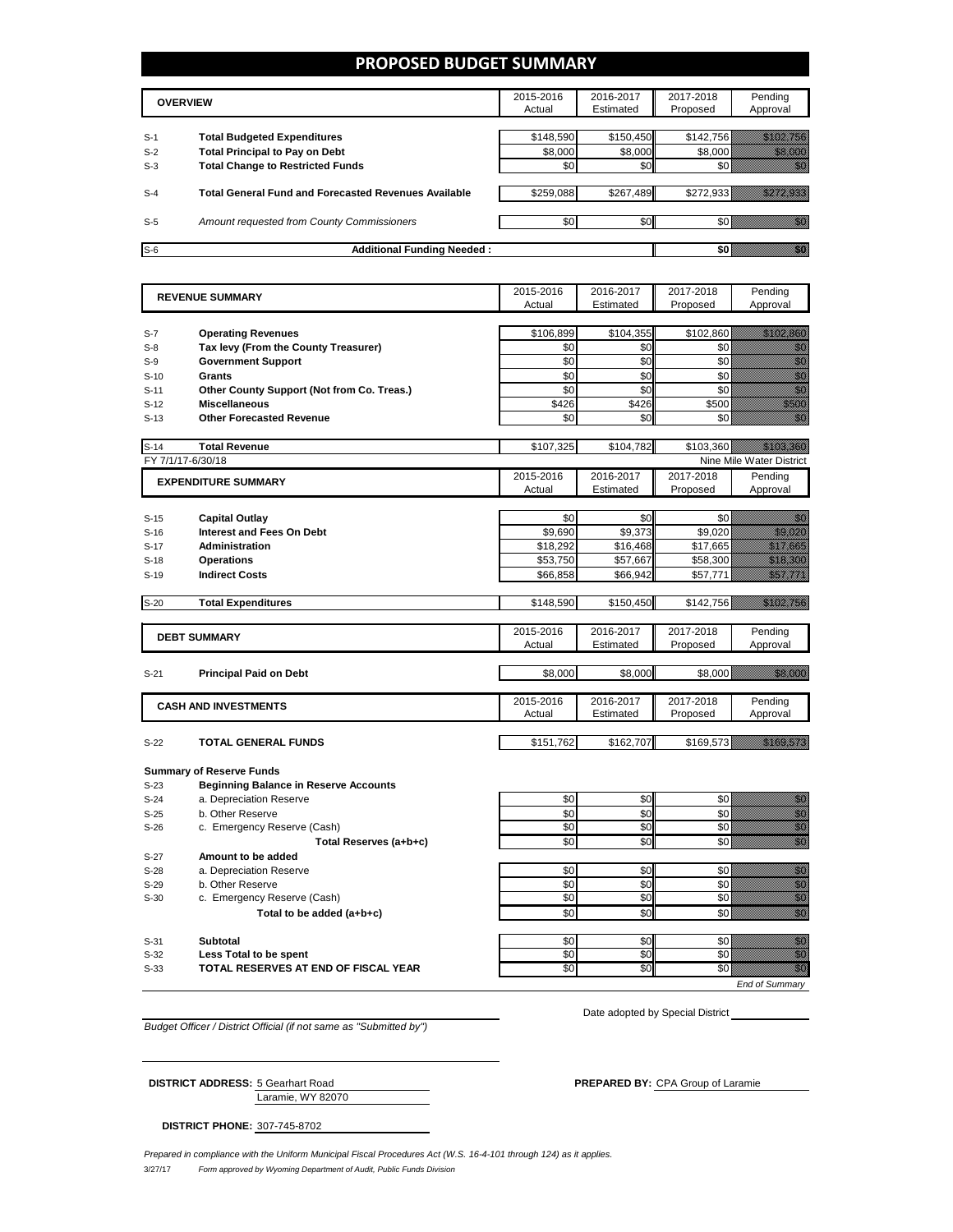# **Proposed Budget**

|           | Nine Mile Water District                       |                     |                        | <b>FYE</b>            | 6/30/2018                                                                                                            |
|-----------|------------------------------------------------|---------------------|------------------------|-----------------------|----------------------------------------------------------------------------------------------------------------------|
|           | <b>NAME OF DISTRICT/BOARD</b>                  |                     |                        |                       |                                                                                                                      |
|           | PROPERTY TAXES AND ASSESSMENTS                 |                     |                        |                       |                                                                                                                      |
|           |                                                |                     |                        |                       |                                                                                                                      |
|           |                                                | 2015-2016<br>Actual | 2016-2017<br>Estimated | 2017-2018<br>Proposed | Pending<br>Approval                                                                                                  |
| $R-1$     | <b>Property Taxes and Assessments Received</b> |                     |                        |                       |                                                                                                                      |
| $R-1.1$   | Tax Levy (From the County Treasurer)           |                     |                        |                       |                                                                                                                      |
| $R-1.2$   | <b>Other County Support</b>                    |                     |                        |                       |                                                                                                                      |
|           | <b>FORECASTED REVENUE</b>                      |                     |                        |                       |                                                                                                                      |
|           |                                                |                     |                        |                       |                                                                                                                      |
|           |                                                | 2015-2016<br>Actual | 2016-2017<br>Estimated | 2017-2018<br>Proposed | Pending<br>Approval                                                                                                  |
| $R-2$     | <b>Revenues from Other Governments</b>         |                     |                        |                       |                                                                                                                      |
| $R-2.1$   | State Aid                                      |                     |                        |                       |                                                                                                                      |
| $R-2.2$   | Additional County Aid (non-treasurer)          |                     |                        |                       |                                                                                                                      |
| $R-2.3$   | City (or Town) Aid                             |                     |                        |                       |                                                                                                                      |
| $R - 2.4$ | Other (Specify)                                |                     |                        |                       |                                                                                                                      |
| $R-2.5$   | <b>Total Government Support</b>                | $\overline{50}$     | \$0                    | \$0                   | <u>tik d</u>                                                                                                         |
| $R-3$     | <b>Operating Revenues</b>                      |                     |                        |                       |                                                                                                                      |
| $R - 3.1$ | <b>Customer Charges</b>                        | \$64,339            | \$58,923               | \$58,860              | a a a an t-òrdan                                                                                                     |
| $R-3.2$   | Sales of Goods or Services                     | \$42,560            | \$45,432               | \$44,000              | <u> Elizabeth Charles (</u>                                                                                          |
| $R - 3.3$ | <b>Other Assessments</b>                       |                     |                        |                       |                                                                                                                      |
| $R - 3.4$ | <b>Total Operating Revenues</b>                | \$106,899           | \$104,355              | \$102,860             | a katalunggal na katalunggal na katalunggal na katalunggal na katalunggal na katalunggal na katalunggal na kat       |
| $R-4$     | Grants                                         |                     |                        |                       |                                                                                                                      |
| $R - 4.1$ | <b>Direct Federal Grants</b>                   |                     |                        |                       |                                                                                                                      |
| $R-4.2$   | Federal Grants thru State Agencies             |                     |                        |                       |                                                                                                                      |
| $R-4.3$   | <b>Grants from State Agencies</b>              |                     |                        |                       |                                                                                                                      |
| $R - 4.4$ | <b>Total Grants</b>                            | \$0                 | \$0                    | \$0                   | <u>film</u>                                                                                                          |
| $R-5$     | <b>Miscellaneous Revenue</b>                   |                     |                        |                       |                                                                                                                      |
| $R-5.1$   | Interest                                       | \$426               | \$426                  | \$500                 | a a an an t-                                                                                                         |
| $R-5.2$   | Other: Specify                                 |                     |                        |                       |                                                                                                                      |
| $R - 5.3$ | Other: Additional                              |                     |                        |                       |                                                                                                                      |
| $R-5.4$   | <b>Total Miscellaneous</b>                     | \$426               | \$426                  | \$500                 | <u>ti ka</u>                                                                                                         |
| $R-5.5$   | <b>Total Forecasted Revenue</b>                | \$107,325           | \$104,782              | \$103,360             | <u> Charles Charles Charles Charles Charles Charles Charles Charles Charles Charles Charles Charles Charles Char</u> |
| $R-6$     | <b>Other Forecasted Revenue</b>                |                     |                        |                       |                                                                                                                      |
| $R-6.1$   | a. Other past due-as estimated by Co. Treas.   |                     |                        |                       |                                                                                                                      |
| $R-6.2$   | b. Other forecasted revenue (specify):         |                     |                        |                       |                                                                                                                      |
| $R-6.3$   |                                                |                     |                        |                       |                                                                                                                      |
| $R-6.4$   |                                                |                     |                        |                       |                                                                                                                      |
| $R-6.5$   |                                                |                     |                        |                       |                                                                                                                      |
| R-6.6     | Total Other Forecasted Revenue (a+b)           | \$0                 | \$0                    | \$0                   | en de la falsa<br>Maria de la falsa de la falsa de la falsa de la falsa de la falsa de la falsa de la falsa de la    |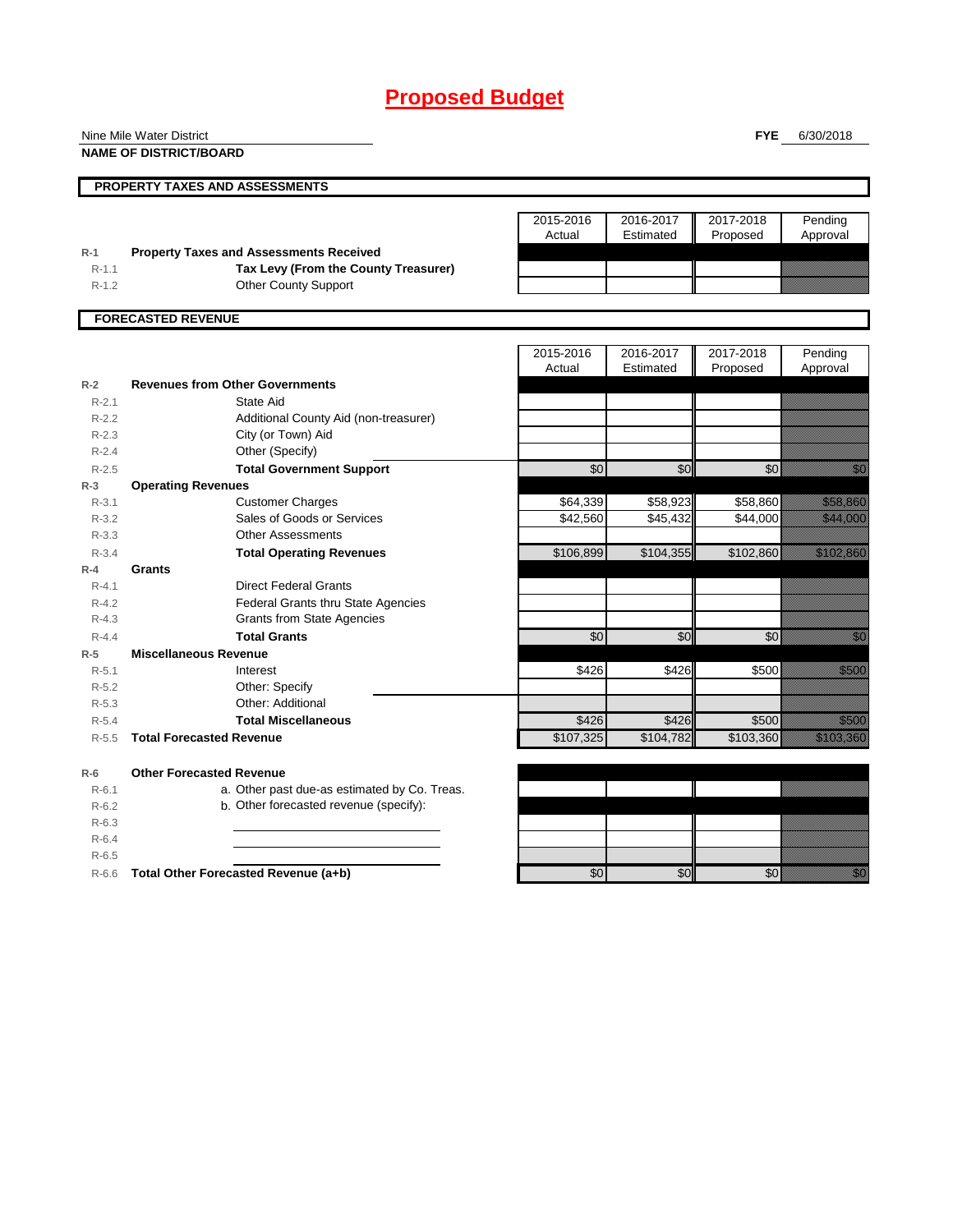Nine Mile Water District **NAME OF DISTRICT/BOARD**

## **CAPITAL OUTLAY BUDGET**

| E-1       | <b>Capital Outlay</b> |                         |
|-----------|-----------------------|-------------------------|
| $E - 1.1$ |                       | <b>Real Property</b>    |
| $F-12$    |                       | Vehicles                |
| $F-1.3$   |                       | <b>Office Equipment</b> |
| $F-14$    |                       | Other (Specify)         |
| $F-1.5$   |                       |                         |
| $F-16$    |                       |                         |
| $E - 1.7$ |                       |                         |
| $E - 1.8$ | TOTAL CAPITAL OUTLAY  |                         |

|           |                             |                      | 2015-2016 | 2016-2017 | 2017-2018 | Pending                 |
|-----------|-----------------------------|----------------------|-----------|-----------|-----------|-------------------------|
|           |                             |                      | Actual    | Estimated | Proposed  | Approval                |
|           | <b>Capital Outlay</b>       |                      |           |           |           |                         |
| $E-1.1$   |                             | <b>Real Property</b> |           |           |           |                         |
| $E-1.2$   |                             | Vehicles             |           |           |           |                         |
| $E-1.3$   |                             | Office Equipment     |           |           |           |                         |
| $E - 1.4$ |                             | Other (Specify)      |           |           |           |                         |
| $E-1.5$   |                             |                      |           |           |           |                         |
| $E-1.6$   |                             |                      |           |           |           |                         |
| $E - 1.7$ |                             |                      |           |           |           |                         |
| $E-1.8$   | <b>TOTAL CAPITAL OUTLAY</b> |                      | \$0       | \$0       | \$0       | elli Salah<br>Manazarta |

#### **ADMINISTRATION BUDGET**

|           |                                      |                                 | Actual   | Estimated |
|-----------|--------------------------------------|---------------------------------|----------|-----------|
| $E-2$     | <b>Personnel Services</b>            |                                 |          |           |
| $E - 2.1$ |                                      | Administrator                   |          |           |
| $E - 2.2$ |                                      | Secretary                       |          |           |
| $E - 2.3$ |                                      | Clerical                        |          |           |
| $E - 2.4$ |                                      | Other (Specify)                 |          |           |
| $E - 2.5$ |                                      |                                 |          |           |
| $E - 2.6$ |                                      |                                 |          |           |
| $E - 2.7$ |                                      |                                 |          |           |
| $E-3$     | <b>Board Expenses</b>                |                                 |          |           |
| $E - 3.1$ |                                      | Travel                          |          |           |
| $E - 3.2$ |                                      | Mileage                         |          |           |
| $E - 3.3$ |                                      | Other (Specify)                 |          |           |
| $E - 3.4$ |                                      | <b>Board Meeting Expense</b>    | \$794    | \$435     |
| $E - 3.5$ |                                      |                                 |          |           |
| $E - 3.6$ |                                      |                                 |          |           |
| $E-4$     | <b>Contractual Services</b>          |                                 |          |           |
| $E - 4.1$ |                                      | Legal                           | \$909    |           |
| $E - 4.2$ |                                      | Accounting/Auditing             | \$15,639 | \$14,941  |
| $E - 4.3$ |                                      | Other (Specify)                 |          |           |
| $E - 4.4$ |                                      | Other Professional Expen        |          | \$0       |
| $E - 4.5$ |                                      |                                 |          |           |
| $E-4.6$   |                                      |                                 |          |           |
| $E-5$     | <b>Other Administrative Expenses</b> |                                 |          |           |
| $E - 5.1$ |                                      | <b>Office Supplies</b>          | \$304    | \$326     |
| $E - 5.2$ |                                      | Office equipment, rent & repair |          |           |
| $E - 5.3$ |                                      | Education                       |          |           |
| $E - 5.4$ |                                      | Registrations                   |          |           |
| $E - 5.5$ |                                      | Other (Specify)                 |          |           |
| $E - 5.6$ |                                      | Copying                         | \$0      | \$89      |
| $E - 5.7$ |                                      | Postage                         | \$646    | \$677     |
| $E - 5.8$ |                                      |                                 |          |           |
| $E-6$     | <b>TOTAL ADMINISTRATION</b>          |                                 | \$18,292 | \$16,468  |

|           |                                      | 2015-2016<br>Actual | 2016-2017<br>Estimated | 2017-2018<br>Proposed | Pending<br>Approval                                                                                                        |
|-----------|--------------------------------------|---------------------|------------------------|-----------------------|----------------------------------------------------------------------------------------------------------------------------|
| $E-2$     | <b>Personnel Services</b>            |                     |                        |                       |                                                                                                                            |
| $E - 2.1$ | Administrator                        |                     |                        |                       |                                                                                                                            |
| $E - 2.2$ | Secretary                            |                     |                        |                       |                                                                                                                            |
| $E - 2.3$ | Clerical                             |                     |                        |                       |                                                                                                                            |
| $E - 2.4$ | Other (Specify)                      |                     |                        |                       |                                                                                                                            |
| $E - 2.5$ |                                      |                     |                        |                       |                                                                                                                            |
| $E - 2.6$ |                                      |                     |                        |                       |                                                                                                                            |
| $E - 2.7$ |                                      |                     |                        |                       |                                                                                                                            |
| $E-3$     | <b>Board Expenses</b>                |                     |                        |                       |                                                                                                                            |
| $E - 3.1$ | Travel                               |                     |                        |                       |                                                                                                                            |
| $E - 3.2$ | Mileage                              |                     |                        |                       |                                                                                                                            |
| $E - 3.3$ | Other (Specify)                      |                     |                        |                       |                                                                                                                            |
| $E - 3.4$ | <b>Board Meeting Expense</b>         | \$794               | \$435                  | \$500                 | <u>ti k</u>                                                                                                                |
| $E - 3.5$ |                                      |                     |                        |                       |                                                                                                                            |
| $E - 3.6$ |                                      |                     |                        |                       |                                                                                                                            |
| $E-4$     | <b>Contractual Services</b>          |                     |                        |                       |                                                                                                                            |
| $E - 4.1$ | Legal                                | \$909               |                        |                       |                                                                                                                            |
| $E - 4.2$ | Accounting/Auditing                  | \$15,639            | \$14,941               | \$16,000              | <u> Karl Sara</u>                                                                                                          |
| $E - 4.3$ | Other (Specify)                      |                     |                        |                       |                                                                                                                            |
| $E - 4.4$ | Other Professional Expen             |                     | \$0                    |                       |                                                                                                                            |
| $E - 4.5$ |                                      |                     |                        |                       |                                                                                                                            |
| $E - 4.6$ |                                      |                     |                        |                       |                                                                                                                            |
| $E-5$     | <b>Other Administrative Expenses</b> |                     |                        |                       |                                                                                                                            |
| $E - 5.1$ | <b>Office Supplies</b>               | \$304               | \$326                  | \$350                 | <u>till fra</u>                                                                                                            |
| $E - 5.2$ | Office equipment, rent & repair      |                     |                        |                       |                                                                                                                            |
| $E - 5.3$ | Education                            |                     |                        |                       |                                                                                                                            |
| $E - 5.4$ | Registrations                        |                     |                        |                       |                                                                                                                            |
| $E - 5.5$ | Other (Specify)                      |                     |                        |                       |                                                                                                                            |
| $E-5.6$   | Copying                              | \$0                 | \$89                   | \$90                  | en de la familie de la familie de la familie de la familie de la familie de la familie de la familie de la fam<br>Espainia |
| $E - 5.7$ | Postage                              | \$646               | \$677                  | \$725                 | <u>i kalendari ko</u>                                                                                                      |
| $E - 5.8$ |                                      |                     |                        |                       |                                                                                                                            |
| $E-6$     | <b>TOTAL ADMINISTRATION</b>          | \$18,292            | \$16,468               | \$17,665              | <u>elitika k</u>                                                                                                           |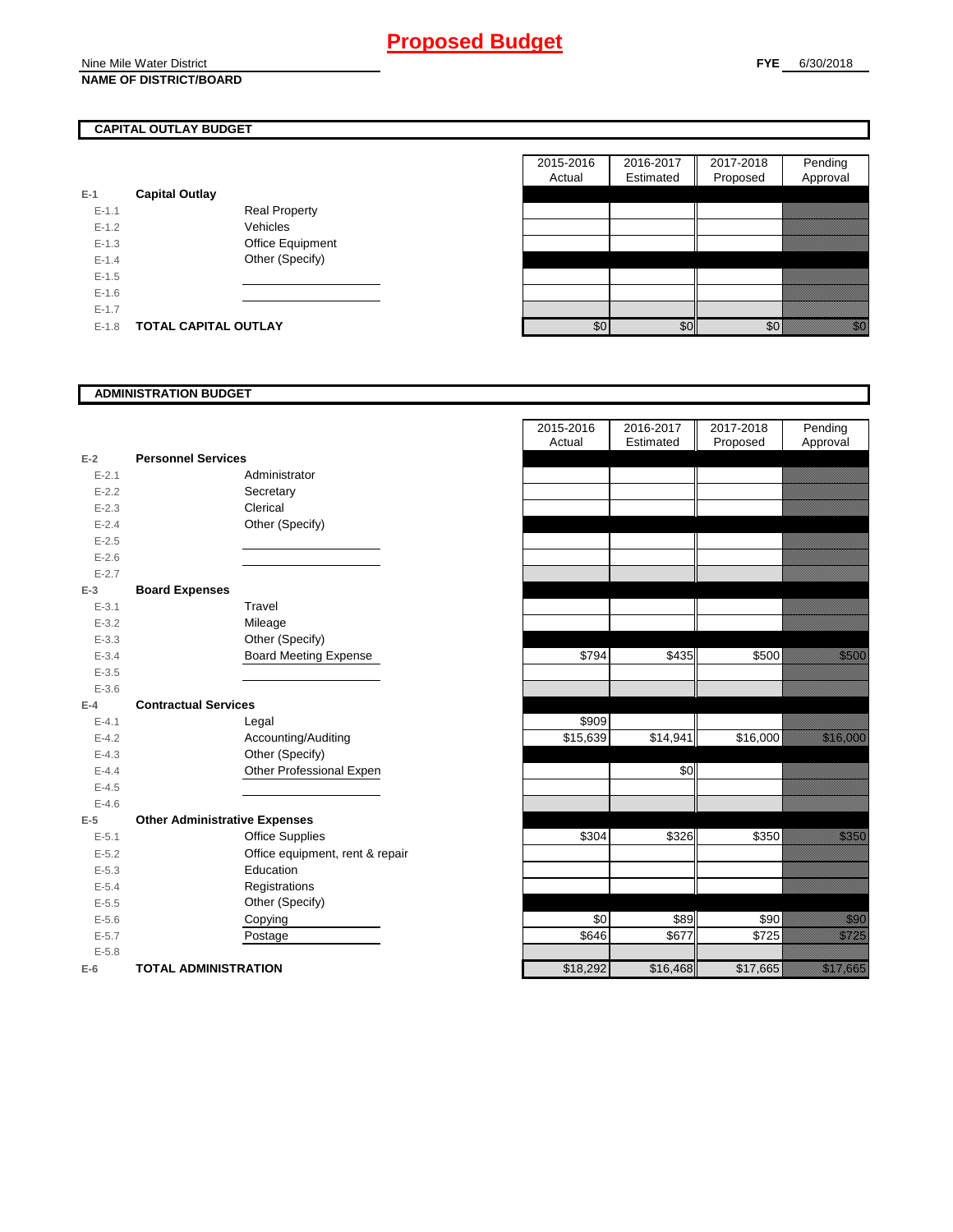### Nine Mile Water District

## **OPERATIONS BUDGET**

| $E-7$     | <b>Personnel Services</b>              |          |          |          |                                                                                                                       |
|-----------|----------------------------------------|----------|----------|----------|-----------------------------------------------------------------------------------------------------------------------|
| $E - 7.1$ | Wages--Operations                      |          |          |          |                                                                                                                       |
| $E - 7.2$ | Service Contracts                      |          |          |          |                                                                                                                       |
| $E - 7.3$ | Other (Specify)                        |          |          |          |                                                                                                                       |
| $E - 7.4$ | Contract Labor                         | \$11,618 | \$11,555 | \$11,500 | <u>saman sa</u>                                                                                                       |
| $E - 7.5$ |                                        |          |          |          |                                                                                                                       |
| $E - 7.6$ |                                        |          |          |          |                                                                                                                       |
| $E-8$     | <b>Travel</b>                          |          |          |          |                                                                                                                       |
| $E - 8.1$ | Mileage                                |          |          |          |                                                                                                                       |
| $E - 8.2$ | Other (Specify)                        |          |          |          |                                                                                                                       |
| $E - 8.3$ | <b>Travel Expense</b>                  | \$1,861  | \$3,113  | \$3,300  | <u> Karlin Saraja</u>                                                                                                 |
| $E - 8.4$ |                                        |          |          |          |                                                                                                                       |
| $E - 8.5$ |                                        |          |          |          |                                                                                                                       |
| $E-9$     | <b>Operating supplies (List)</b>       |          |          |          |                                                                                                                       |
| $E-9.1$   | Water purchase                         | \$36,573 | \$39,493 | \$40,000 |                                                                                                                       |
| $E - 9.2$ |                                        |          |          |          |                                                                                                                       |
| $E-9.3$   |                                        |          |          |          |                                                                                                                       |
| $E - 9.4$ |                                        |          |          |          |                                                                                                                       |
| $E - 9.5$ |                                        |          |          |          |                                                                                                                       |
| $E-10$    | <b>Program Services (List)</b>         |          |          |          |                                                                                                                       |
| $E-10.1$  |                                        |          |          |          |                                                                                                                       |
| $E-10.2$  |                                        |          |          |          |                                                                                                                       |
| $E-10.3$  |                                        |          |          |          |                                                                                                                       |
| $E-10.4$  |                                        |          |          |          |                                                                                                                       |
| $E-10.5$  |                                        |          |          |          |                                                                                                                       |
| $E-11$    | <b>Contractual Arrangements (List)</b> |          |          |          |                                                                                                                       |
| $E-11.1$  |                                        |          |          |          |                                                                                                                       |
| $E-11.2$  |                                        |          |          |          |                                                                                                                       |
| $E-11.3$  |                                        |          |          |          |                                                                                                                       |
| $E-11.4$  |                                        |          |          |          |                                                                                                                       |
| $E-11.5$  |                                        |          |          |          |                                                                                                                       |
| $E-12$    | <b>Other operations (Specify)</b>      |          |          |          |                                                                                                                       |
| $E-12.1$  | <b>Utilities</b>                       | \$2,942  | \$2,846  | \$2,900  | <u>tions and the community of the community of the community of the community of the community of the community o</u> |
| $E-12.2$  | Repair Expense                         | \$636    | \$540    | \$600    | <u>ti ka</u>                                                                                                          |
| $E-12.3$  | Misc. Operating Expenses               | \$120    | \$120    | \$0      |                                                                                                                       |
| $E-12.4$  |                                        |          |          |          |                                                                                                                       |
| $E-12.5$  |                                        |          |          |          |                                                                                                                       |
| $E-13$    | <b>TOTAL OPERATIONS</b>                | \$53,750 | \$57,667 | \$58,300 | a a an t-                                                                                                             |

|                        |                                               | 2015-2016 | 2016-2017 | 2017-2018 | Pending                                                                                                                  |
|------------------------|-----------------------------------------------|-----------|-----------|-----------|--------------------------------------------------------------------------------------------------------------------------|
|                        |                                               | Actual    | Estimated | Proposed  | Approval                                                                                                                 |
| $\overline{7}$         | <b>Personnel Services</b>                     |           |           |           |                                                                                                                          |
| $E - 7.1$<br>$E - 7.2$ | Wages--Operations<br><b>Service Contracts</b> |           |           |           |                                                                                                                          |
|                        | Other (Specify)                               |           |           |           |                                                                                                                          |
| $E - 7.3$<br>$E - 7.4$ | Contract Labor                                | \$11,618  | \$11,555  | \$11,500  | a katika katika katika katika katika katika alifuwa alifuwa alifuwa alifuwa alifuwa alifuwa alifuwa alifuwa a<br>Marejeo |
| $E - 7.5$              |                                               |           |           |           |                                                                                                                          |
| $E - 7.6$              |                                               |           |           |           |                                                                                                                          |
| 8                      | <b>Travel</b>                                 |           |           |           |                                                                                                                          |
| $E-8.1$                | Mileage                                       |           |           |           |                                                                                                                          |
| $E - 8.2$              | Other (Specify)                               |           |           |           |                                                                                                                          |
| $E - 8.3$              | <b>Travel Expense</b>                         | \$1,861   | \$3,113   | \$3,300   | <u> Kalifornia (</u>                                                                                                     |
| $E - 8.4$              |                                               |           |           |           |                                                                                                                          |
| $E - 8.5$              |                                               |           |           |           |                                                                                                                          |
| 9                      | <b>Operating supplies (List)</b>              |           |           |           |                                                                                                                          |
| $E - 9.1$              | Water purchase                                | \$36,573  | \$39,493  | \$40,000  |                                                                                                                          |
| $E-9.2$                |                                               |           |           |           |                                                                                                                          |
| $E-9.3$                |                                               |           |           |           |                                                                                                                          |
| $E - 9.4$              |                                               |           |           |           |                                                                                                                          |
| $E - 9.5$              |                                               |           |           |           |                                                                                                                          |
| 10                     | <b>Program Services (List)</b>                |           |           |           |                                                                                                                          |
| $E-10.1$               |                                               |           |           |           |                                                                                                                          |
| $E-10.2$               |                                               |           |           |           |                                                                                                                          |
| $E-10.3$               |                                               |           |           |           |                                                                                                                          |
| $E-10.4$               |                                               |           |           |           |                                                                                                                          |
| $E-10.5$               |                                               |           |           |           |                                                                                                                          |
| $-11$                  | <b>Contractual Arrangements (List)</b>        |           |           |           |                                                                                                                          |
| $E-11.1$               |                                               |           |           |           |                                                                                                                          |
| $E-11.2$               |                                               |           |           |           |                                                                                                                          |
| $E-11.3$               |                                               |           |           |           |                                                                                                                          |
| $E-11.4$               |                                               |           |           |           |                                                                                                                          |
| $E-11.5$               |                                               |           |           |           |                                                                                                                          |
| 12                     | <b>Other operations (Specify)</b>             |           |           |           |                                                                                                                          |
| $E-12.1$               | <b>Utilities</b>                              | \$2,942   | \$2,846   | \$2,900   | <u> Hillian Star</u>                                                                                                     |
| $E-12.2$               | Repair Expense                                | \$636     | \$540     | \$600     | <u>ti ka</u>                                                                                                             |
| $E-12.3$               | Misc. Operating Expenses                      | \$120     | \$120     | \$0       |                                                                                                                          |
| $E-12.4$               |                                               |           |           |           |                                                                                                                          |
| $E-12.5$               | TOTAL OPERATIONS                              | \$53,750  | \$5767    | \$58.300  | <u>Mariji (</u>                                                                                                          |
| $12 -$                 |                                               |           |           |           |                                                                                                                          |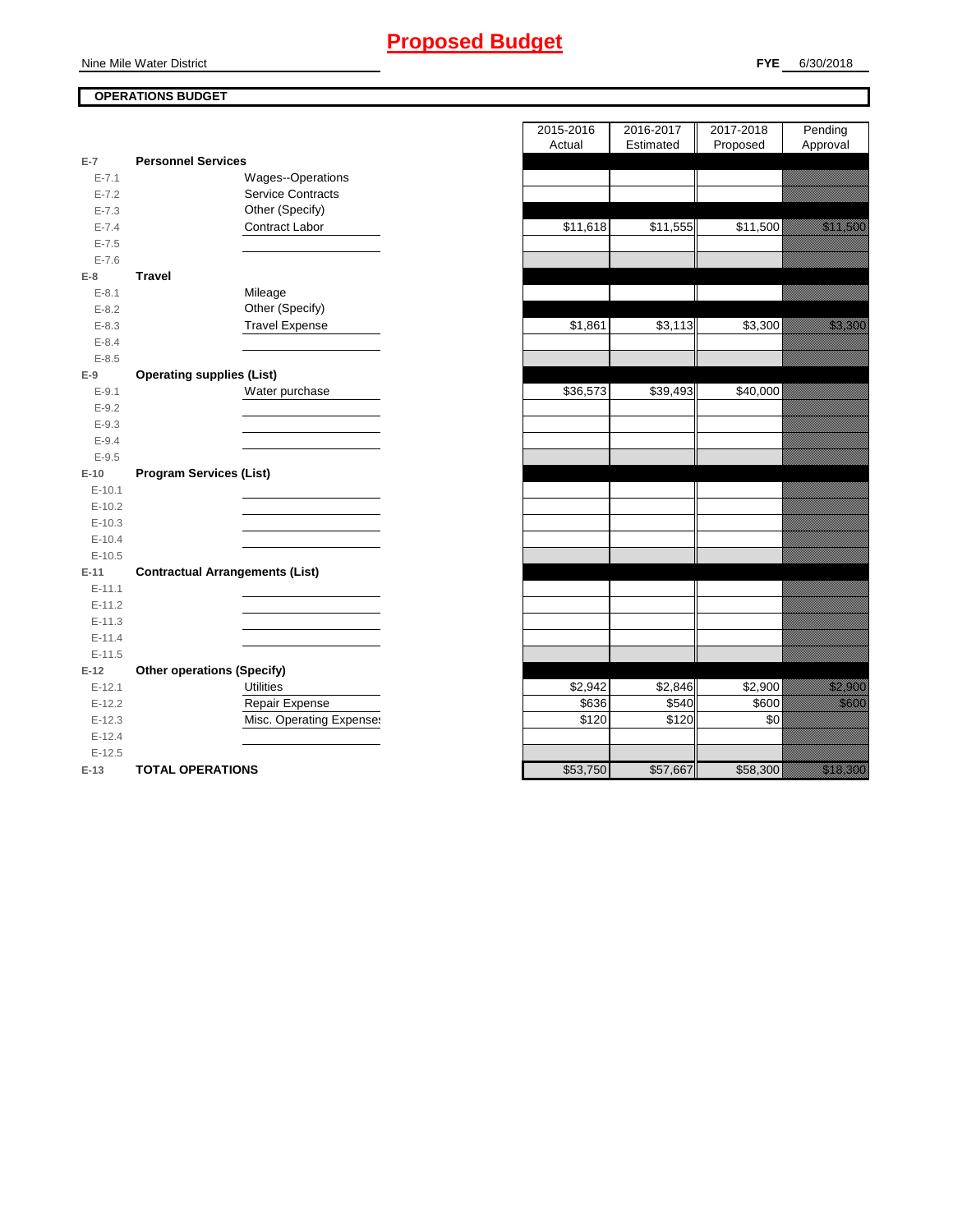## **Proposed Budget**

### **INDIRECT COSTS BUDGET**

| E-14       | Insurance                    |
|------------|------------------------------|
|            |                              |
| $F-141$    | Liability                    |
| $F-142$    | Buildings and vehicles       |
| $E-14.3$   | Equipment                    |
| $F-144$    | Other (Specify)              |
| $E-14.5$   |                              |
| $E - 14.6$ |                              |
| $F-147$    |                              |
| E-15       | Indirect payroll costs:      |
| $E-15.1$   | FICA (Social Security) taxes |
| $E-15.2$   | <b>Workers Compensation</b>  |
| $E-15.3$   | <b>Unemployment Taxes</b>    |
| $E-15.4$   | Retirement                   |
| $E-15.5$   | <b>Health Insurance</b>      |
| $E-15.6$   | Other (Specify)              |
| $E-15.7$   |                              |
| $F-15.8$   |                              |
| $E-15.9$   |                              |
| $E-16$     | <b>Depreciation Expenses</b> |
| $E-17$     | <b>TOTAL INDIRECT COSTS</b>  |

|          |                              | 2015-2016 | 2016-2017 | 2017-2018 | Pending                                                                                                             |
|----------|------------------------------|-----------|-----------|-----------|---------------------------------------------------------------------------------------------------------------------|
|          |                              | Actual    | Estimated | Proposed  | Approval                                                                                                            |
| $E-14$   | <b>Insurance</b>             |           |           |           |                                                                                                                     |
| $E-14.1$ | Liability                    | \$974     | \$1,058   | \$1,100   | <u> Karlin Maria San Barat Ing</u>                                                                                  |
| $E-14.2$ | Buildings and vehicles       |           |           |           |                                                                                                                     |
| $E-14.3$ | Equipment                    |           |           |           |                                                                                                                     |
| $E-14.4$ | Other (Specify)              |           |           |           |                                                                                                                     |
| $E-14.5$ |                              |           |           |           |                                                                                                                     |
| $E-14.6$ |                              |           |           |           |                                                                                                                     |
| $E-14.7$ |                              |           |           |           |                                                                                                                     |
| $E-15$   | Indirect payroll costs:      |           |           |           |                                                                                                                     |
| $E-15.1$ | FICA (Social Security) taxes |           |           |           |                                                                                                                     |
| $E-15.2$ | <b>Workers Compensation</b>  |           |           |           |                                                                                                                     |
| $E-15.3$ | <b>Unemployment Taxes</b>    |           |           |           |                                                                                                                     |
| $E-15.4$ | Retirement                   |           |           |           |                                                                                                                     |
| $E-15.5$ | <b>Health Insurance</b>      |           |           |           |                                                                                                                     |
| $E-15.6$ | Other (Specify)              |           |           |           |                                                                                                                     |
| $E-15.7$ |                              |           |           |           |                                                                                                                     |
| $E-15.8$ |                              |           |           |           |                                                                                                                     |
| $E-15.9$ |                              |           |           |           |                                                                                                                     |
| E-16     | <b>Depreciation Expenses</b> | \$65,884  | \$65,884  | \$56,671  | <u>tik ka</u>                                                                                                       |
| E-17     | <b>TOTAL INDIRECT COSTS</b>  | \$66,858  | \$66,942  | \$57,771  | <u>izan dago da shekara ta 1999 da ga shekara ta 2009 da ga shekara ta 2009 da ga shekara ta 2009 da ga shekara</u> |
|          |                              |           |           |           |                                                                                                                     |

#### **DEBT SERVICE BUDGET**

|         |                           | 2015-2016 | 2016-2017 | 2017-2018 | Pending               |
|---------|---------------------------|-----------|-----------|-----------|-----------------------|
|         |                           | Actual    | Estimated | Proposed  | Approval              |
| $D-1$   | <b>Debt Service</b>       |           |           |           |                       |
| $D-1.1$ | Principal                 | \$8,000   | \$8,000   | \$8,000   | <u> Historian Sta</u> |
| $D-1.2$ | Interest                  | \$9.690   | \$9,373   | \$9,020   | <u> Karatika Ka</u>   |
| $D-1.3$ | Fees                      |           |           |           |                       |
| $D-2$   | <b>TOTAL DEBT SERVICE</b> | \$17,690  | \$17,373  | \$17,020  | <u> Marije (1999)</u> |